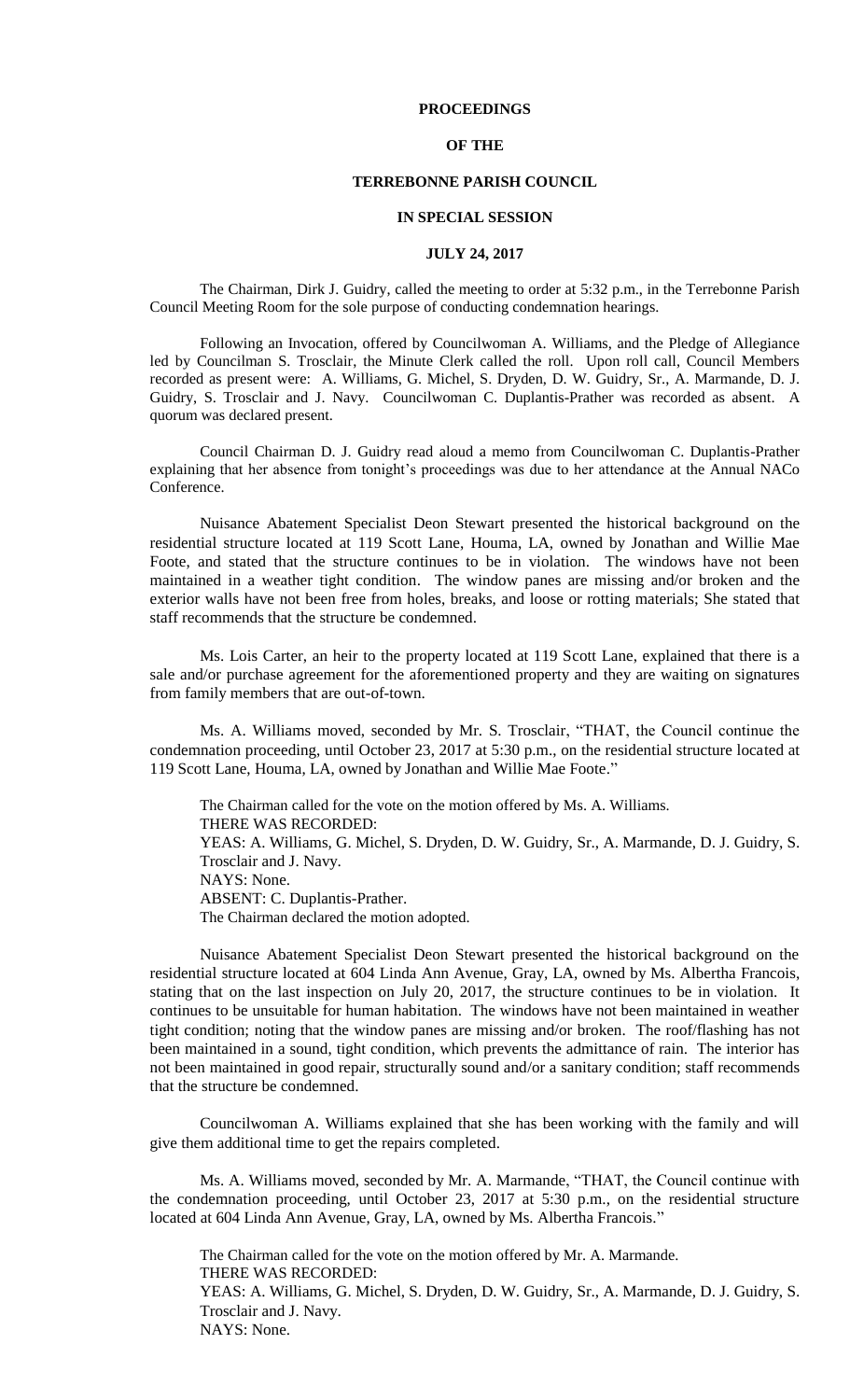ABSENT: C. Duplantis-Prather. The Chairman declared the motion adopted.

Nuisance Abatement Specialist Deon Stewart presented the historical background on the residential structure located at 200 Engeron Street, Houma, LA, owned by Mr. Lynn Galliano stating that the structure has been demolished and staff recommends that the file be closed.

Mr. D. W. Guidry, Sr. moved, seconded by Mr. A. Marmande, "THAT, the Council close the condemnation proceeding on the residential structure located at 200 Engeron Street, Houma, LA, owned by Mr. Lynn Galliano due to the structure being demolished."

The Chairman called for the vote on the motion offered by Mr. D. W. Guidry, Sr. THERE WAS RECORDED: YEAS: A. Williams, G. Michel, S. Dryden, D. W. Guidry, Sr., A. Marmande, D. J Guidry, S. Trosclair and J. Navy. NAYS: None. ABSENT: C. Duplantis-Prather. The Chairman declared the motion adopted.

Nuisance Abatement Specialist Deon Stewart presented the historical background on the residential structure located at 520 Columbus Street, Houma, LA, owned by Fern Taylor Hite stating that the structure continues to be in violation and no sufficient changes have been made since the last inspection ( July 24, 2017). The interior of the structure has not been maintained in a clean and sanitary condition. It is littered with trash and debris and has not been maintained free of missing and/or rotting material. It is unsuitable for human habitation and staff recommends that the structure be condemned.

Ms. De'Inez Hite, an heir to the property located at 520 Columbus Street, explained that they are working to get the property into compliance and they would like to request more time to do so.

Ms. A. Williams moved, seconded by Mr. S. Trosclair, "THAT, the Council continue with the condemnation proceeding, until October 23, 2017 at 5:30 p.m., on the residential structure located at 520 Columbus Street, Houma, LA, owned by Fern Taylor Hite."

The Chairman called for the vote on the motion offered by Ms. A. Williams. THERE WAS RECORDED: YEAS: A. Williams, G. Michel, S. Dryden, D. W. Guidry, Sr., A. Marmande, D. J Guidry and S. Trosclair. NAYS: None. ABSENT: C. Duplantis-Prather and J. Navy. The Chairman declared the motion adopted.

Nuisance Abatement Specialist Deon Stewart presented the historical background on the residential structure located at 315 Stovall Street, Houma, LA, owned by the Estate of Herbert and Vivian Coleman stating that the structure continues to be in violation. The structure is unsuitable for human habitation and the roof has not been maintained in a sound, weather tight condition (huge holes). The foundation and structure lacks integrity and the staff recommends that the structure be condemned.

Ms. A. Williams moved, seconded by Mr. S. Dryden, "THAT, the Council find that the residential structure located at 315 Stovall Street, Houma, LA, owned by the Estate of Herbert and Vivian Coleman Brown, per the legal description,

A certain Lot of ground situated in the Parish of Terrebonne, State of Louisiana, in that certain Subdivision known as the Gus Walker subdivision and designated upon a Map of said Subdivision made by T. Baker Smith, C.E., dated Dec. 17, 1946, on file and of record in the Parish of Terrebonne, I the Clerk of Court's Office, as Lot No/ '43' in Block No. One (1); measuring Sixty & 06/100 (60.06) feet on the West side of Stovall Avenue, by a depth of One Hundred and Twenty Three & 23/100 (123.23) feet on its Northern line; a depth of One Hundred and Twenty four  $\&$  $34/100$  (124.34) feet on its Southern line, and a width of Sixty & 02/100 (60.02) feet on its Western line; bounded in front, or East, by Stovall Avenue; in the Rear or West by Houma Brick & Box Co., subdivision; North by Lot '44' and South by Lot '42'; together with the buildings and improvements thereon, and all rights, ways, and servitudes thereto belonging, or in anywise appertaining, EXCEPT that the vendors do not sell, but especially retain for themselves all of the minerals under or appurtenant to the Lot herein sold, as hereinafter stipulated.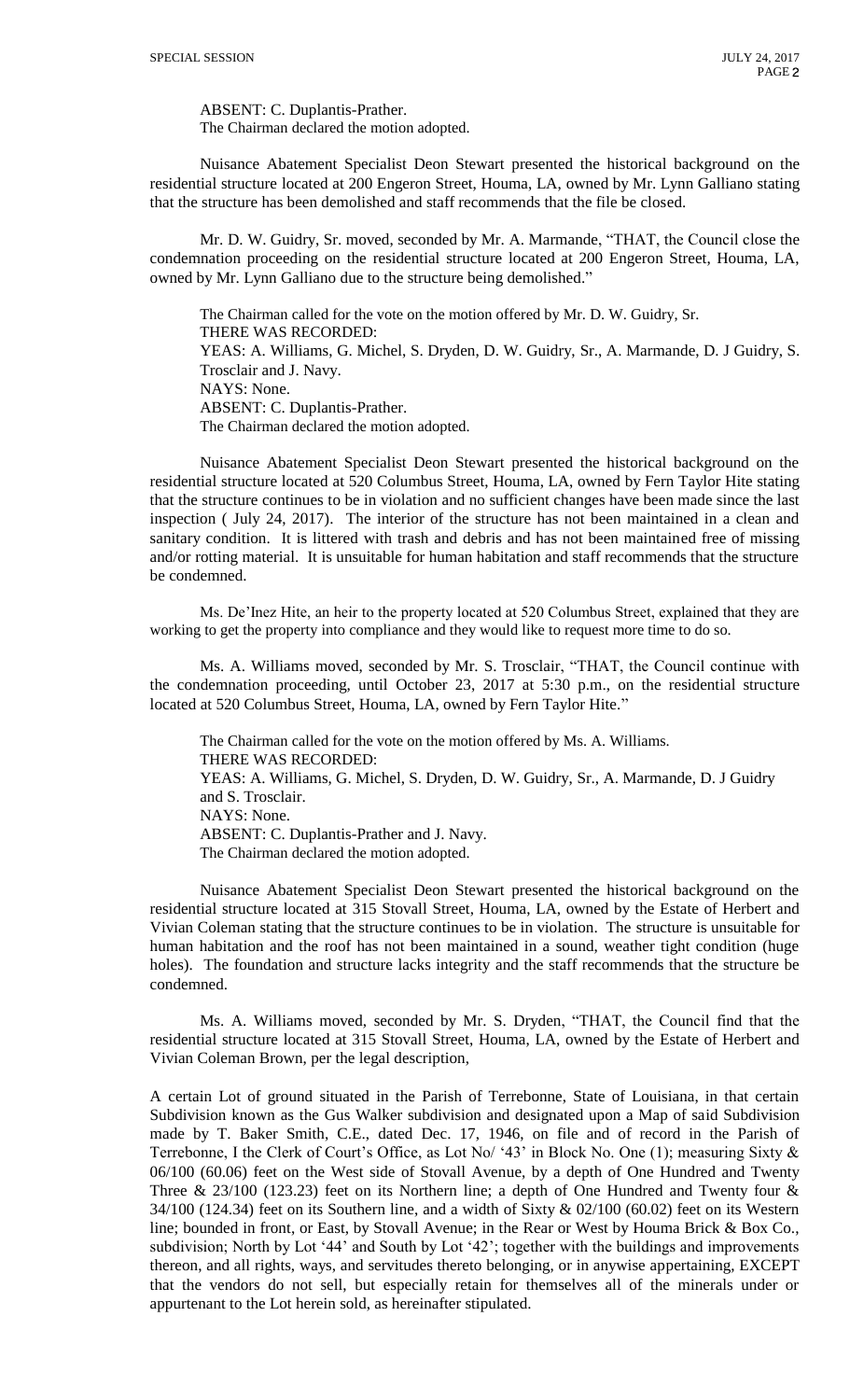For title, see judgment in the Succession of Alex Baggleton and wife, Probate No. 2800, Recorder's Office, Parish of Terrebonne, La., and Notarial Act of sale from Alex Walker to Annie Walker Williams and Belle Walker, Apr. 25<sup>th</sup>, 1950 of record in Recorder's Office, Parish of Terrebonne; The interest of Annie Walker Williams herein sold is her separate property, acquired by inheritance, and by purchase with her own separate and paraphernal funds.

is in a dilapidated and dangerous condition that endangers the health, safety and welfare of the public. Accordingly, the structure is hereby condemned and the owner is hereby ordered to demolish, remove, and/or remove the structure by August 31, 2017. In default of which Terrebonne Parish Consolidated Government may proceed to do so, and in accordance therewith, the Parish Administration be authorized to proceed with the bidding process for the demolition and/or removal."

The Chairman called for the vote on the motion offered by Ms. A. Williams. THERE WAS RECORDED: YEAS: A. Williams, G. Michel, S. Dryden, D. W. Guidry, Sr., A. Marmande, D. J. Guidry, S. Trosclair and J. Navy. NAYS: None. ABSENT: C. Duplantis-Prather. The Chairman declared the motion adopted.

Mr. S. Trosclair moved, seconded by Ms. A. Williams, "THAT, the Council continue with the condemnation proceeding, until October 23, 2017 at 5:30 p.m., on the residential mobile home structure located at 5415 Bayouside Drive, Chauvin, LA, owned by Everette Pinell."

The Chairman called for the vote on the motion offered by Mr. S. Trosclair. THERE WAS RECORDED: YEAS: A. Williams, G. Michel, S. Dryden, D. W. Guidry, Sr., A. Marmande, D. J. Guidry, S. Trosclair and J. Navy. NAYS: None. ABSENT: C. Duplantis-Prather. The Chairman declared the motion adopted.

Mr. S. Trosclair moved, seconded by Mr. A. Marmande, "THAT, the Council find that the residential structure located at 957 Highway 55, Montegut, LA, owned by Leah Denise Leblanc, per the legal description,

A certain tract of land in the Parish of Terrebonne, located about fifteen (15) miles below the City of Houma on the Bayou Terrebonne, having a front of One Hundred Fifty (150') feet on the East bank of said Bayou Terrebonne by depth of Two Hundred Forty-eight (248') feet between parallel lines; being a portion of the land belonging to Irvin Hutchinson which is shown on a map of the lands located in Sections Seven (7) and Eight (8), T18S-R19E, being a part of the Hard Scrabble Plantation, formerly belonging to Ellender Brothers and part of Lot Six A (6A) on a map made by T. Baker Smith, C.E., of the property of Ellender Brothers, said map being made on September 10, 1946 and of records in the Clerk's Office, Parish of Terrebonne, Louisiana; the northwestern corner of said tract of land beginning at a point at the intersection of the northern boundary of property of Irvin J. Hutchinson and the Bayou Terrebonne and running generally south; a distance of One Hundred Fifty (150') feet on Bayou Terrebonne, thence back between parallel lines, a depth of two hundred Forty-eight (248') feet, (included in the depth of said property is the width of Highway 169, same presently being Twenty (20') feet; said property being bounded on the North by property line of Emilie F. Prosperie, and Claude Prosperie, now or formerly, on the East by other property of Irvin J. Hutchinson, on the South of other property of Irvin J. Hutchinson and on the West by the Bayou Terrebonne; together with all buildings and improvements thereon and all rights, ways, privileges and servitudes thereunto belonging or in anywise appertaining.

is in a dilapidated and dangerous condition that endangers the health, safety and welfare of the public. Accordingly, the structure is hereby condemned and the owner is hereby ordered to demolish, remove, and/or remove the structure by August 31, 2017. In default of which Terrebonne Parish Consolidated Government may proceed to do so, and in accordance therewith, the Parish Administration be authorized to proceed with the bidding process for the demolition and/or removal."

The Chairman called for the vote on the motion offered by Mr. S. Trosclair. THERE WAS RECORDED: YEAS: A. Williams, G. Michel, S. Dryden, D. W. Guidry, Sr., A. Marmande, D. J. Guidry, S. Trosclair and J. Navy.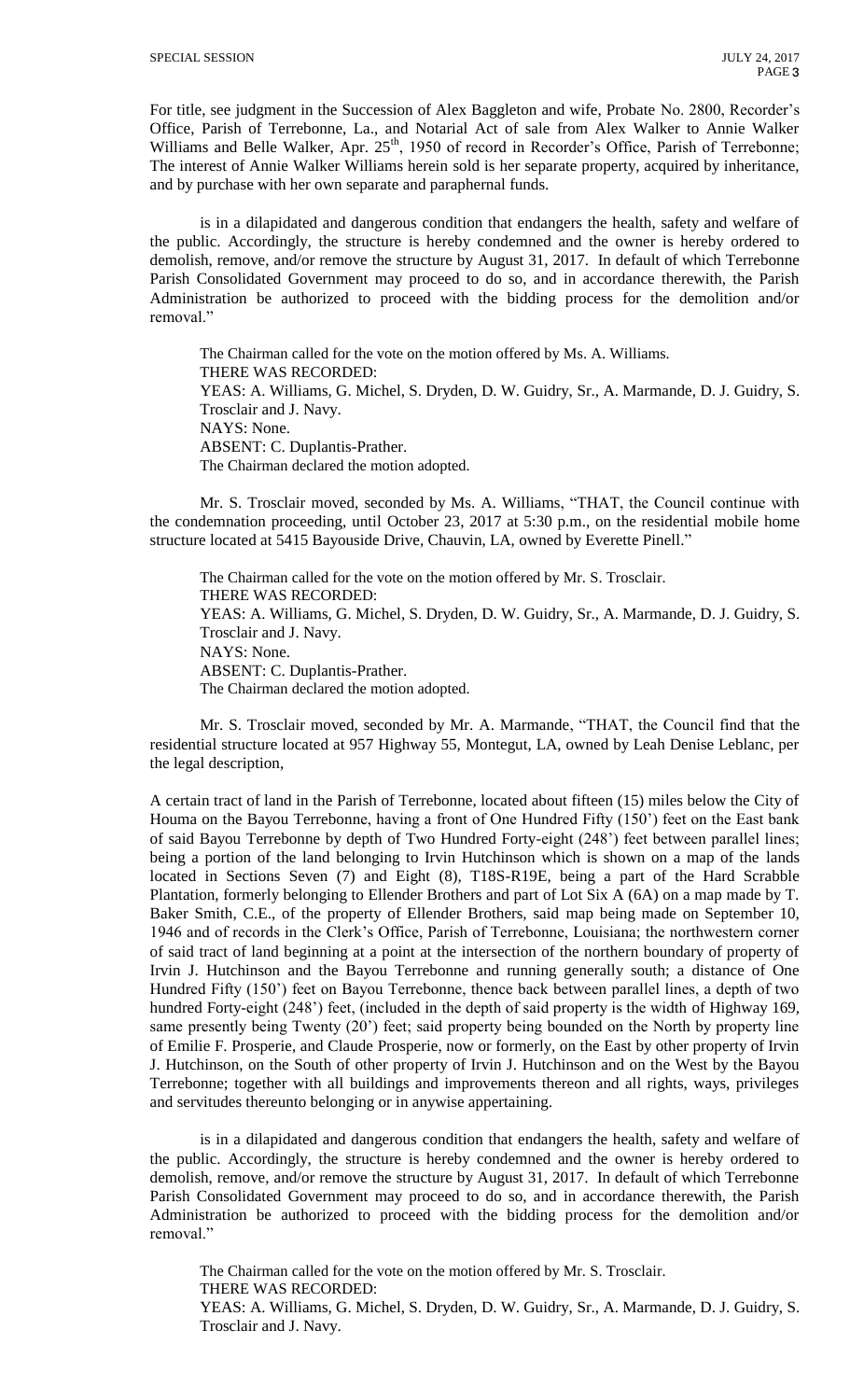NAYS: None. ABSENT: C. Duplantis-Prather. The Chairman declared the motion adopted.

Ms. Trudy Ralston, owner of the property located at 211 Henderson Street, explained that they have been doing repair work to the structure and would like to request an extension to continue to do so.

Mr. D. W. Guidry, Sr. moved, seconded by Mr. A. Marmande, "THAT, the Council continue with the condemnation proceeding, until October 23, 2017 at 5:30 p.m., on the accessory structure located at 211 Henderson Street, Houma, LA, Chauvin, LA, owned by Trudy E. Lee a/k/a Trudy E. Lee Ralston."

The Chairman called for the vote on the motion offered by Mr. D. W. Guidry, Sr. THERE WAS RECORDED: YEAS: A. Williams, G. Michel, S. Dryden, D. W. Guidry, Sr., A. Marmande, D. J. Guidry, S. Trosclair and J. Navy. NAYS: None. ABSENT: C. Duplantis-Prather. The Chairman declared the motion adopted.

Ms. A. Williams moved, seconded by Mr. S. Dryden, "THAT, the Council find that the residential mobile home structure located at 233 Livas Lane, Thibodaux, LA, owned by Mitchel Williams, per the legal description,

A certain tract of land situated in the Parish of Terrebonne, Louisiana, on the left descending bank of Bayou Terrebonne, about two miles below the Town of Thibodaux, La., and about fourteen miles above the Town of Houma, having a front of One Hundred and Two feet (102) by a depth of Four Hundred and Eight (408) feet; bounded above by land of Richard Wilson and below by the land of James Williams and in the front by Malbrough Bayou, and in the rear by land of George Washington et al, together with all the buildings and improvements thereon.

Being the same property acquired by vendor herein from Edward Williams Dec. 26, 1904.

is in a dilapidated and dangerous condition that endangers the health, safety and welfare of the public. Accordingly, the structure is hereby condemned and the owner is hereby ordered to demolish, remove, and/or remove the structure by August 31, 2017. In default of which Terrebonne Parish Consolidated Government may proceed to do so, and in accordance therewith, the Parish Administration be authorized to proceed with the bidding process for the demolition and/or removal."

The Chairman called for the vote on the motion offered by Ms. A. Williams. THERE WAS RECORDED: YEAS: A. Williams, G. Michel, S. Dryden, D. W. Guidry, Sr., A. Marmande, D. J. Guidry, S. Trosclair and J. Navy. NAYS: None. ABSENT: C. Duplantis-Prather. The Chairman declared the motion adopted.

Ms. Joycelyn Hebert, owner of the property located at 1855 A Bayou Blue Road, explained that the residential structure has been demolished and the contractor that she hired to do the remainder of the work cannot be located.

Nuisance Abatement Specialist Deon Stewart indicated, for clarification purposes, that the violation at this location (1855 A Bayou Blue Road) was for the accessory structure, not the residential structure.

Councilman S. Trosclair suggested that Ms. Joycelyn Hebert contact the Nuisance Abatement Department to get clarification on what structure was in violation and information on how to proceed.

Mr. S. Trosclair moved, seconded by Mr. G. Michel, "THAT, the Council continue with the condemnation proceeding, until October 23, 2017 at 5:30 p.m., on the accessory structure located at 1855 A Bayou Blue Road, Houma, LA, owned by James and Joycelyn Hebert."

The Chairman called for the vote on the motion offered by Mr. S. Trosclair. THERE WAS RECORDED: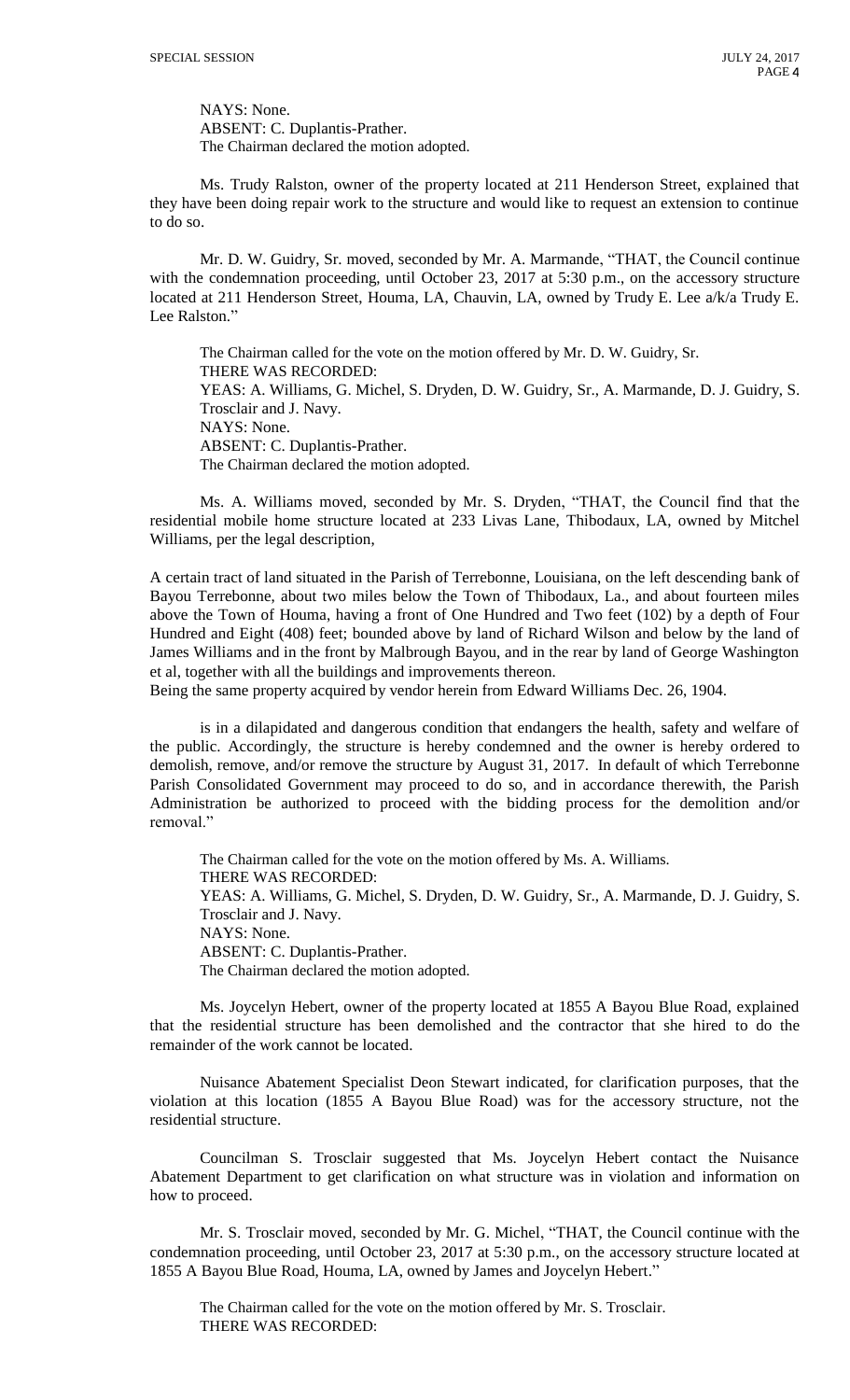YEAS: A. Williams, G. Michel, S. Dryden, D. W. Guidry, Sr., A. Marmande, D. J. Guidry, S. Trosclair and J. Navy. NAYS: None. ABSENT: C. Duplantis-Prather. The Chairman declared the motion adopted.

Ms. A. Williams moved, seconded by Mr. G. Michel, "THAT, the Council revisit the matter of condemned property located at 233 Livas Lane, Thibodaux, LA, owned by Mitchel Williams."

The Chairman called for the vote on the motion offered by Ms. A. Williams. THERE WAS RECORDED: YEAS: A. Williams, G. Michel, S. Dryden, D. W. Guidry, Sr., A. Marmande, D. J. Guidry, S. Trosclair and J. Navy. NAYS: None. ABSENT: C. Duplantis-Prather. The Chairman declared the motion adopted.

Ms. Gwendolyn Woolens, a relative of the owner of 233 Livas Lane, explained that they have started demolishing the structure this past week. *(No Action Necessary)*

Ms. A. Williams moved, seconded by Mr. S. Trosclair, "THAT, the Council continue with the condemnation proceedings, until October 23, 2017 at 5:30 p.m., on the residential structure located at 605 Eliza Street, Houma, LA, owned by Roxanne Joseph Lewis."

The Chairman called for the vote on the motion offered by Ms. A. Williams. THERE WAS RECORDED: YEAS: A. Williams, G. Michel, S. Dryden, D. W. Guidry, Sr., A. Marmande, D. J. Guidry, S. Trosclair and J. Navy. NAYS: None. ABSENT: C. Duplantis-Prather. The Chairman declared the motion adopted.

Mr. S. Trosclair moved, seconded by Mr. D. W. Guidry, Sr., "THAT, the Council find that the residential structure located at 101 Helena Drive, Houma, LA, owned by the Estate of John and Brenda Aycock, per the legal description,

"One (1) irregular shaped lot of ground, situated in the Parish of Terrebonne, State of Louisiana, being shown and designated as LONT ONE (1) ov BLOCK THREE (3) of LORRAINE PARK SUBDIVISION, on a plat entitled "LORRAINE PARK, BELONGING TO STATEWIDE DEV. CORP., LOCATED IN SECTION 1, T 17 S, R 18 E, TERREBONNE PARISH, LOUISIANA" prepared by the office of T. Baker Smith & Sone Inc., C.E., dated December 5, 1972, and revised May 1, 1974, and duly recorded in the office of the Clerk of Court of Terrebonne Parish, Louisiana, under Entry No. 467638, Map No. 3725; said lot measuring Forty-five and 19/100 (45.19') feet along the Easterly side of Helena Drive, by depth on its Northerly side of One Hundred and 96/100 (100.96') feet, and having a width across the rear or Westerly side of Forty-five and 11/100 (45.11') feet, and being bounded as follows: Westerly by Helena Drive, Easterly by Lot 25 of said Block 3, Northerly by Lot 2 of said Block 3, and Southerly by Susan Street; together with all rights, ways, privileges and servitudes there-unto belonging or in anywise appertaining."

is in a dilapidated and dangerous condition that endangers the health, safety and welfare of the public. Accordingly, the structure is hereby condemned and the owner is hereby ordered to demolish, remove, and/or remove the structure by August 31, 2017. In default of which Terrebonne Parish Consolidated Government may proceed to do so, and in accordance therewith, the Parish Administration be authorized to proceed with the bidding process for the demolition and/or removal."

The Chairman called for the vote on the motion offered by Mr. S. Trosclair. THERE WAS RECORDED: YEAS: A. Williams, G. Michel, S. Dryden, D. W. Guidry, Sr., A. Marmande, D. J Guidry, S. Trosclair and J. Navy. NAYS: None. ABSENT: C. Duplantis-Prather. The Chairman declared the motion adopted.

Mr. Gary Dupre, an heir to the property located at 804 Peach Street, explained that they are currently working on the property and would like to continue to do so.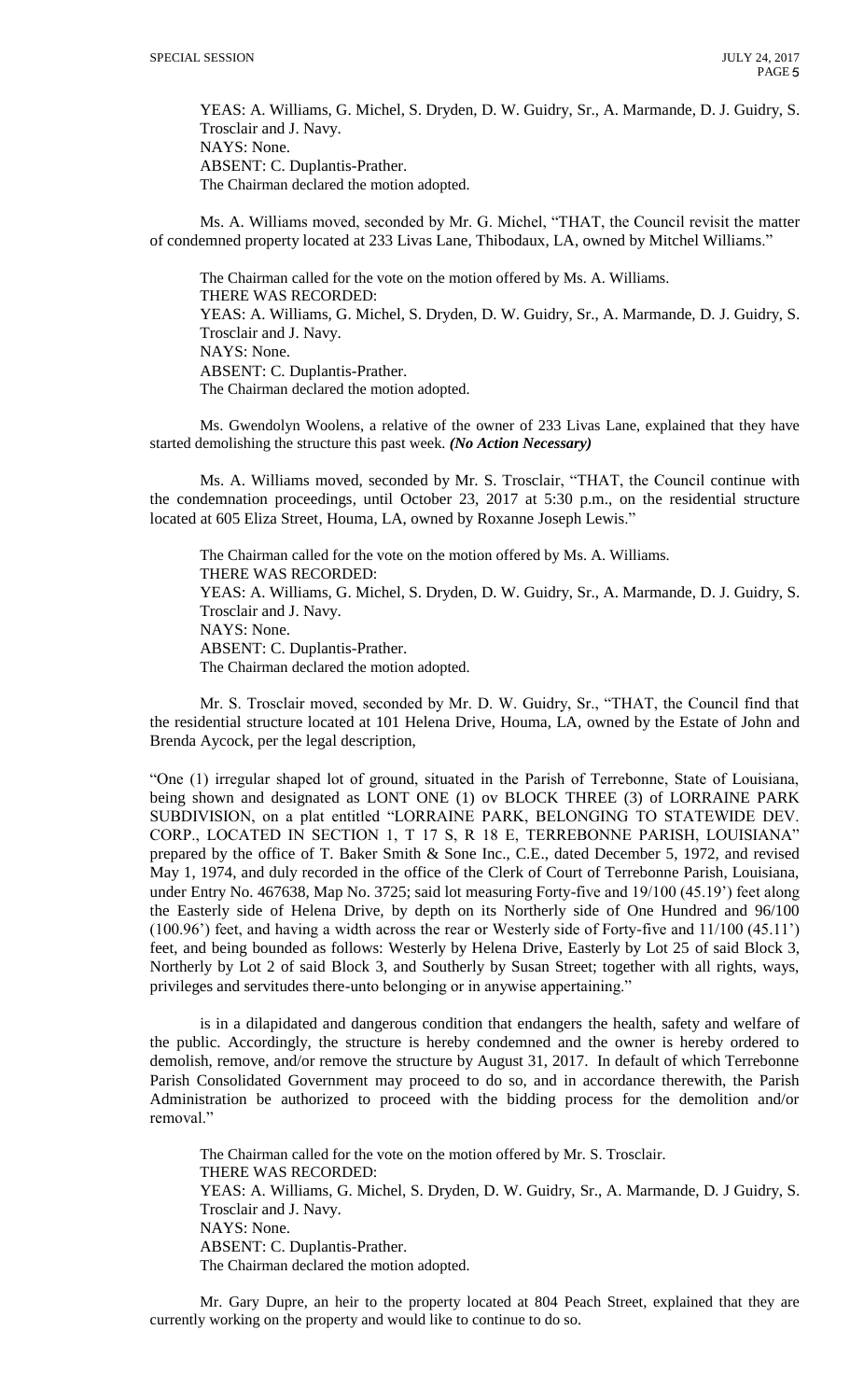Mr. D. W. Guidry, Sr. moved, seconded by Mr. A. Marmande, "THAT, the Council continue with the condemnation proceeding, until October 23, 2017 at 5:30 p.m., on the residential structure located at 804 Peach Street Houma, LA, owned by Jerry J. Dupre, Jr. and Laurie Landreneau Dupre."

The Chairman called for the vote on the motion offered by Mr. D. W. Guidry, Sr. THERE WAS RECORDED: YEAS: A. Williams, G. Michel, S. Dryden, D. W. Guidry, Sr., A. Marmande, D. J. Guidry, S. Trosclair and J. Navy. NAYS: None. ABSENT: C. Duplantis-Prather. The Chairman declared the motion adopted.

Mr. D. W. Guidry, Sr. moved, seconded by Mr. S. Trosclair, "THAT, the Council continue with the condemnation proceeding, until October 23, 2017 at 5:30 p.m., on the commercial structure located at 104 Howard Avenue, Houma, LA, owned by E-Z Serve Convenience Stores, Inc. and Albert Lagraize."

The Chairman called for the vote on the motion offered by Mr. D. W. Guidry, Sr. THERE WAS RECORDED: YEAS: A. Williams, G. Michel, S. Dryden, D. W. Guidry, Sr., A. Marmande, D.J. Guidry, S. Trosclair and J. Navy. NAYS: None. ABSENT: C. Duplantis-Prather. The Chairman declared the motion adopted.

Mr. D. W. Guidry, Sr. moved, seconded by Ms. A. Williams, "THAT, the Council continue with the condemnation proceeding, until October 23, 2017 at 5:30 p.m., on the commercial structure located at 100 Howard Avenue/8696 Main Street, Houma, LA, owned by E-Z Serve Convenience Stores, Inc. and Albert Lagraize."

The Chairman called for the vote on the motion offered by Mr. D. W. Guidry, Sr. THERE WAS RECORDED: YEAS: A. Williams, G. Michel, S. Dryden, D. W. Guidry, Sr., A. Marmande, D. J. Guidry, S. Trosclair and J. Navy. NAYS: None. ABSENT: C. Duplantis-Prather. The Chairman declared the motion adopted.

Mr. S. Trosclair moved, seconded by Mr. D. W. Guidry, Sr., "THAT, the Council continue with the condemnation proceeding, until October 23, 2017 at 5:30 p.m., on the residential structure located at 124 Pellegrin Street, Houma, LA, owned by Jodie Lynn Gentry."

The Chairman called for the vote on the motion offered by Mr. S. Trosclair. THERE WAS RECORDED: YEAS: A. Williams, G. Michel, S. Dryden, D. W. Guidry, Sr., A. Marmande, D. J. Guidry, S. Trosclair and J. Navy. NAYS: None. ABSENT: C. Duplantis-Prather. The Chairman declared the motion adopted.

Ms. Ann Whitten, an heir to the property located at 291 Bergeron Street, explained that they are making repairs to the property; thus stating that they recently found out they need to acquire a permit to elevate the mobile home structure before any other repairs can be completed.

Nuisance Abatement Specialist Deon Stewart presented the historical background on the residential mobile home structure located at 291 Bergeron Street, Houma, LA, owned by Ann Marie Whitten, Betty Glover Gillespie, John L. Glover, Phala Glover Lacoste and Thomas F. Glover, Jr., stating that the structure continues to be in violation. It is unsuitable for human habitation and it appears to be abandoned. The interior has not been maintained in a clean and sanitary condition with the appearance of junk and debris. The structure is not secure and staff recommends that the structure be condemned.

Mr. D. W. Guidry, Sr. moved, seconded by Mr. S. Trosclair, "THAT, the Council continue with the condemnation proceeding, until October 23, 2017 at 5:30 p.m., on the residential mobile home structure located at 291 Bergeron Street, Houma, LA, owned by Ann Marie Whitten, Betty Glover Gillespie, John L. Glover, Phala Glover Lacoste and Thomas F. Glover, Jr."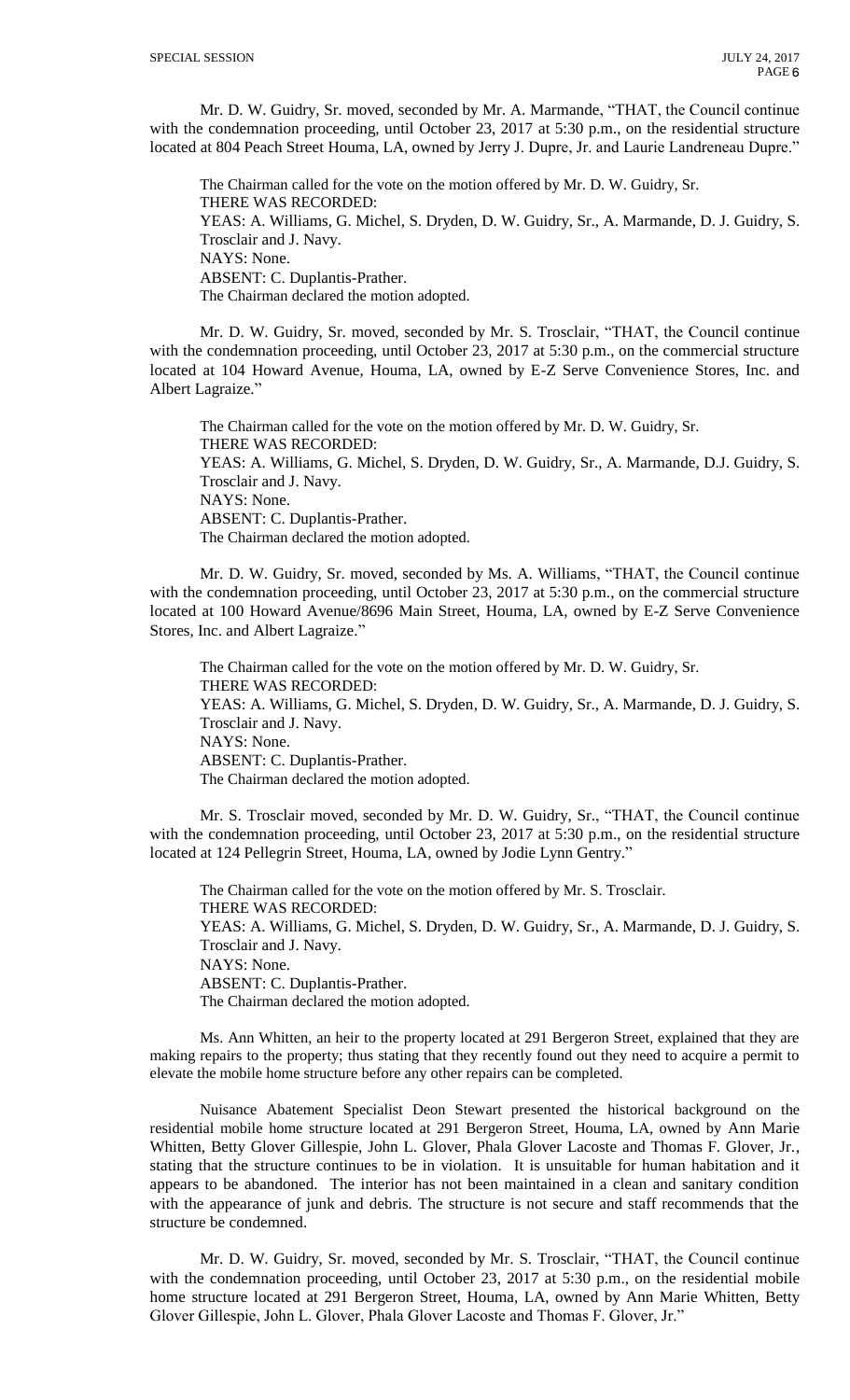The Chairman called for the vote on the motion offered by Mr. D. W. Guidry, Sr. THERE WAS RECORDED: YEAS: A. Williams, G. Michel, S. Dryden, D. W. Guidry, Sr., A. Marmande, D. J. Guidry and S. Trosclair. NAYS: None. ABSENT: C. Duplantis-Prather and J. Navy. The Chairman declared the motion adopted.

Mr. A. Marmande moved, seconded by Mr. S. Dryden, "THAT, the Council find that the residential mobile home structure located at 5738 Grand Caillou Road, Houma, LA, owned by Katherine Rantin Authement, per the legal description,

A certain tract or parcel of land located in Section 1, T19S-R17E, Terrebonne Parish, Louisiana designated as Tract 3 on a plat entitled "Survey and Partition of a Portion of the Property of Earl W. Bonvillain Section 1, T19S-R17E, Terrebonne Parish, Louisiana," prepared by Keneth L. Rembert, Registered Land Surveyor, dated December 27, 1982, a copy of the said plat being attached to an Act of Sale dated September 18, 1984; commencing at the Southwestern most point of Tract 3 as shown on the above referenced plat, proceed N2°09'04"W a distance of 104.97 feet to a point; thence S81<sup>o</sup>E a distance of 162.35 feet to a point; thence S2<sup>o</sup>46'58"W a distance of 103.60 feet to appoint; thence N81°W a distance of 153.28 feet to the point of beginning; the said tract being bounded on the South by Tract 4, on the North by Tract 2, on the West by Bayou Grand Caillou and on the East by Louisiana State Highway 57; together with all buildings and improvements thereon and all rights, ways, privileges and servitudes thereunto belonging or in anywise appertaining. This property bears a municipal address of 5738 Grand Caillou Road, Houma, Louisiana 70363.

is in a dilapidated and dangerous condition that endangers the health, safety and welfare of the public. Accordingly, the structure is hereby condemned and the owner is hereby ordered to demolish, remove, and/or remove the structure by August 31, 2017. In default of which Terrebonne Parish Consolidated Government may proceed to do so, and in accordance therewith, the Parish Administration be authorized to proceed with the bidding process for the demolition and/or removal."

The Chairman called for the vote on the motion offered by Mr. A. Marmande. THERE WAS RECORDED: YEAS: A. Williams, G. Michel, S. Dryden, D. W. Guidry, Sr., A. Marmande, D. J. Guidry and S. Trosclair. NAYS: None. ABSENT: C. Duplantis-Prather and J. Navy. The Chairman declared the motion adopted.

Mr. S. Dryden moved, seconded by Mr. S. Trosclair, "THAT, the Council close the condemnation proceeding on the residential structure located at 512 Bayou Gardens Drive, Houma, LA, owned by Mark Allen Darcey, owner/TPCG, Tax Title Owner, due to the property being sold."

The Chairman called for the vote on the motion offered by Mr. S. Dryden. THERE WAS RECORDED: YEAS: A. Williams, G. Michel, S. Dryden, D. W. Guidry, Sr., A. Marmande, D. J. Guidry, S. Trosclair and J. Navy. NAYS: None. ABSENT: C. Duplantis-Prather. The Chairman declared the motion adopted.

Mr. A. Marmande moved, seconded by Mr. S. Dryden, "THAT, the Council continue with the condemnation proceeding, until October 23, 2017 at 5:30 p.m., on the two residential structures located at 1931 Bayou Dularge Road, Houma, LA, owned by Wilfred Solet."

The Chairman called for the vote on the motion offered by Mr. A. Marmande. THERE WAS RECORDED: YEAS: A. Williams, G. Michel, S. Dryden, D. W. Guidry, Sr., A. Marmande, D. J. Guidry, S. Trosclair and J. Navy. NAYS: None. ABSENT: C. Duplantis-Prather. The Chairman declared the motion adopted.

Ms. A. Williams moved, seconded by Mr. D. W. Guidry, Sr., "THAT, the Council continue with the condemnation proceeding, until October 23, 2017 at 5:30 p.m., on the residential structure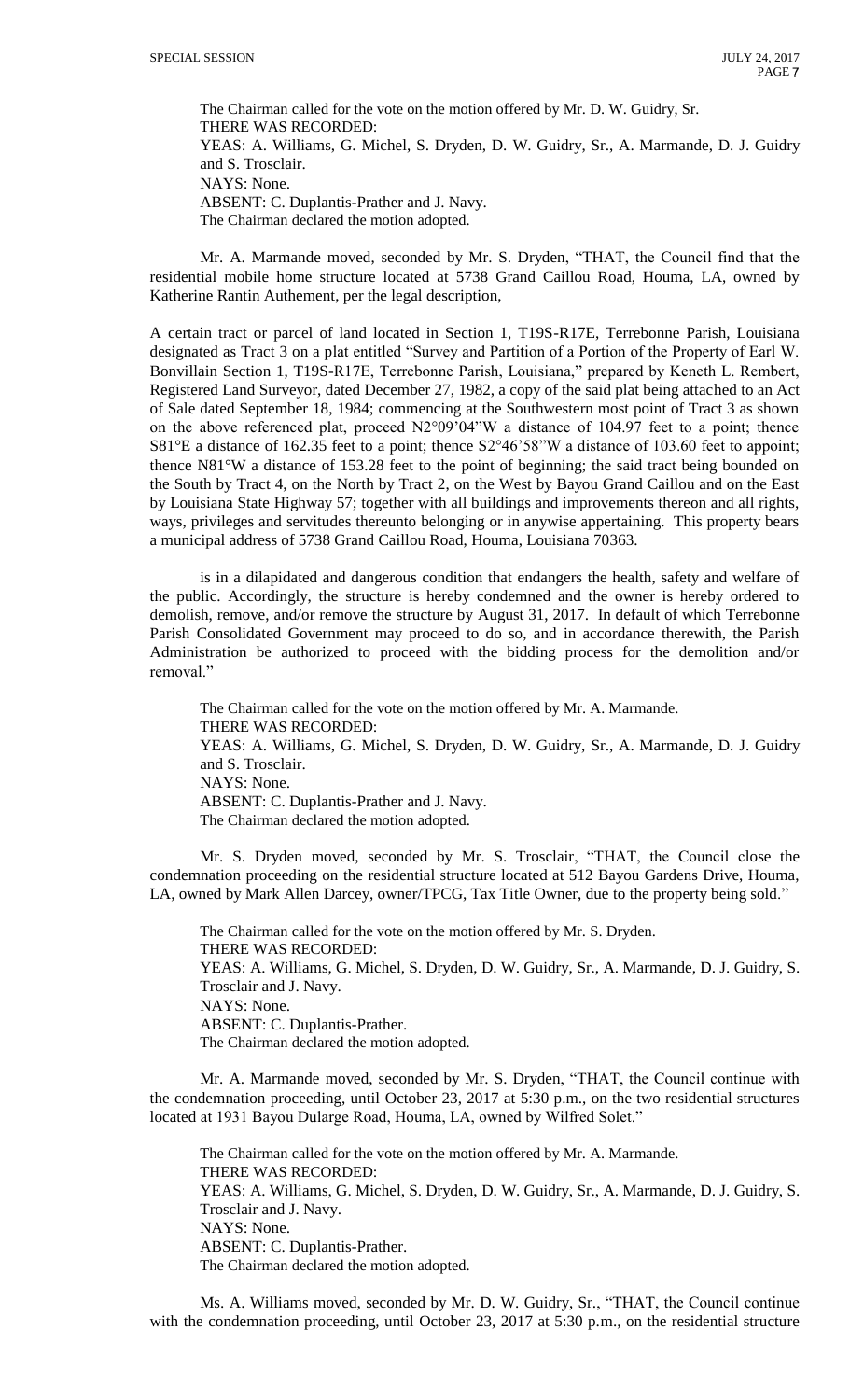located at 174 Smith Lane, Houma, LA, owned by William Martin Jeff, Charlene Jeff Washington, Gwen Jeff Banks, Janet Jeff Johnson, Michael G. Jeff and Malika Jeff."

The Chairman called for the vote on the motion offered by Ms. A. Williams. THERE WAS RECORDED: YEAS: A. Williams, G. Michel, S. Dryden, D. W. Guidry, Sr., A. Marmande, D. J. Guidry, S. Trosclair and J. Navy. NAYS: None. ABSENT: C. Duplantis-Prather. The Chairman declared the motion adopted.

Ad Hoc Attorney William Dunckelman stated that he has had no contact with any of heirs of the property located at 202 Reynold Street.

Mr. S. Trosclair moved, seconded by Mr. S. Dryden, "THAT, the Council find that the residential mobile home structure located at 202 Reynold Street, Houma, LA, owned by Leray Picou, Jr., per the legal description,

One (1) certain lot of ground designated as Lot Two (2) of Block Thirteen (13) of Montegut Heights Subdivision as more particularly shown on a map entitled "Montegut Heights Subdivision being in Section 9, in T-18-S, R-19-E, Terrebonne Parish, Louisiana belonging to Royal Pellegrin, et al:, prepared by William Clifford Smith, Land Surveyor dated August 30, 1965 bearing Entry No. 549149 and filed for record in the records of Terrebonne Parish Court House on October 14, 1977 in COB 696, folio 77. Said Lot Two (2) of Block Thirteen (13) of Montegut Heights Subdivision having a front of Seventy (70') feet on the South side of Reynold Street with a depth of One Hundred (100') feet between equal and parallel lines and a rear of Seventy (70') feet, said Lot Two (2) of Block Thirteen (13) being bounded as follows: On the front or Northerly by Reynold Street, to the East by Lot Three (3) of Block Thirteen (13), rear or Southerly by Lot Thirteen (13) of Block Thirteen (13), together with all buildings and improvements thereon and all rights, ways, privileges and servitudes thereunto belonging or in anywise appertaining.

One (1) certain lot of ground designated as Lot Three (3) of Block Thirteen (13) of Montegut Heights Subdivision as more particularly shown on a map entitled "Montegut Heights Subdivision being in Section 9 of T-18-S, R-19-E, Terrebonne Parish, Louisiana belonging to Royal Pellegrin, et al," prepared by William Clifford Smith Land Surveyor dated August 30, 1965, bearing Entry No. 54\*149 and filed for record in the records in the Terrebonne Parish Court House on October 14, 1977 in COB 696, folio 77. Said Lot Three (3) of Block Thirteen (13) having a front of Seventy (70') feet on the South side of Reynold Street with a depth of One Hundred (100') feet between equal and parallel lines with a rear of Seventy (70') feet. Said Lot Three (3) of Block Thirteen (13) being bounded as follows: Front or Northerly by Reynold Street, Easterly by Lot Four (4) of Block Thirteen (13), rear or southerly by Lot Twelve (12) of Block Thirteen (13) and Westerly by Lot Two (2) of Block Thirteen (13), together with all buildings and improvements thereon and all rights, ways, privileges and servitudes thereunto belonging or in anywise appertaining.

is in a dilapidated and dangerous condition that endangers the health, safety and welfare of the public. Accordingly, the structure is hereby condemned and the owner is hereby ordered to demolish, remove, and/or remove the structure by August 31, 2017. In default of which Terrebonne Parish Consolidated Government may proceed to do so, and in accordance therewith, the Parish Administration be authorized to proceed with the bidding process for the demolition and/or removal."

The Chairman called for the vote on the motion offered by Mr. S. Trosclair. THERE WAS RECORDED: YEAS: A. Williams, G. Michel, S. Dryden, D. W. Guidry, Sr., A. Marmande, D. J. Guidry, S. Trosclair and J. Navy. ABSENT: C. Duplantis-Prather. The Chairman declared the motion adopted.

Mr. S. Trosclair moved, seconded by Mr. D. W. Guidry, Sr., "THAT, the Council continue with the condemnation proceeding, until October 23, 2017 at 5:30 p.m., on the residential structure located at 5290 Bayouside Drive, Chauvin, LA, owned by Ronald J. Thibodeaux."

The Chairman called for the vote on the motion offered by Mr. S. Trosclair. THERE WAS RECORDED: YEAS: A. Williams, G. Michel, S. Dryden, D. W. Guidry, Sr., A. Marmande, D. J. Guidry, S. Trosclair and J. Navy.